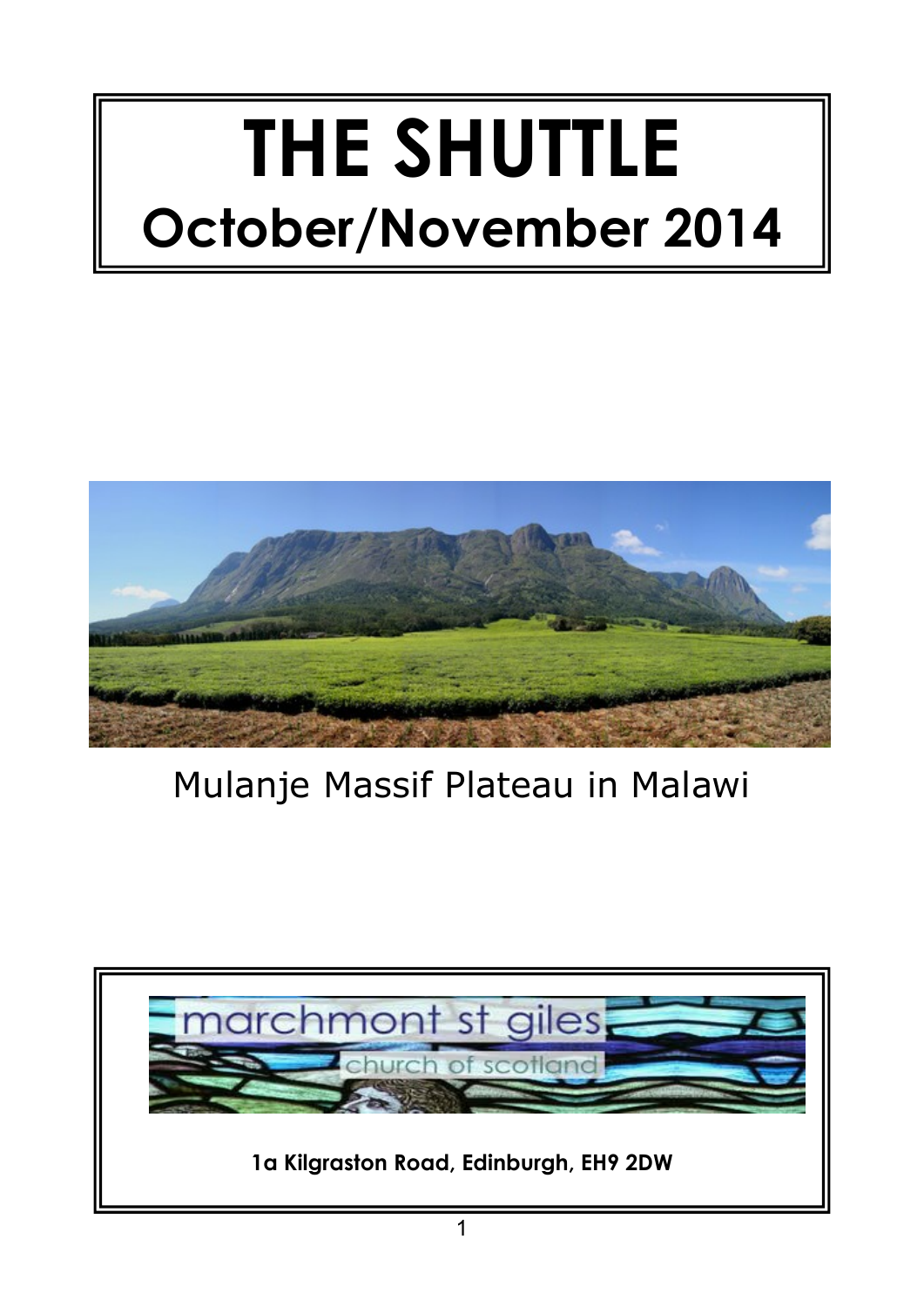## **Meeting Matters**

# **Every Tuesday**<br>9.45 Pr

Prayers & Reflection South Transept

# **Every Saturday**

10.00 Guild Morning Coffee - all welcome

#### **October**

| <b>Early Family Service</b><br>12<br>9.40 |       |                                  |  |  |  |
|-------------------------------------------|-------|----------------------------------|--|--|--|
|                                           | 10.30 | Morning Service                  |  |  |  |
| 18                                        |       | No Guild Coffee today            |  |  |  |
| 19                                        | 9.40  | <b>Early Family Service</b>      |  |  |  |
|                                           | 10.30 | Morning Service                  |  |  |  |
| 20                                        | 10.00 | <b>Bible Study</b>               |  |  |  |
| 21                                        | 7.30  | Guild - Anne Laing on Beekeeping |  |  |  |
| 26                                        | 9.40  | <b>Early Family Service</b>      |  |  |  |
|                                           | 10.30 | Sacrament of Holy Communion      |  |  |  |
|                                           |       |                                  |  |  |  |

#### **November**

| $\mathcal{P}$  |       | Articles for the November/December issue of The Shut-   |  |  |  |
|----------------|-------|---------------------------------------------------------|--|--|--|
| tle            |       | should be submitted to the editors no later than today. |  |  |  |
|                | 9.40  | <b>Early Family Service</b>                             |  |  |  |
|                | 10.30 | Morning Service                                         |  |  |  |
| 3              | 10.00 | <b>Bible Study</b>                                      |  |  |  |
|                | 7.30  | <b>Kirk Session</b>                                     |  |  |  |
| $\overline{4}$ | 7.30  | Guild - How to Share                                    |  |  |  |
| 8              | 7.00  | Quiz Night                                              |  |  |  |
| 9              | 9.40  | <b>Early Family Service</b>                             |  |  |  |
|                | 10.30 | Morning Service - Service of Remembrance                |  |  |  |
|                |       |                                                         |  |  |  |

The Editors apologise to Jessica McCraw and Marjory McCardel on the misspelling of their surnames on the back page in last month's Shuttle.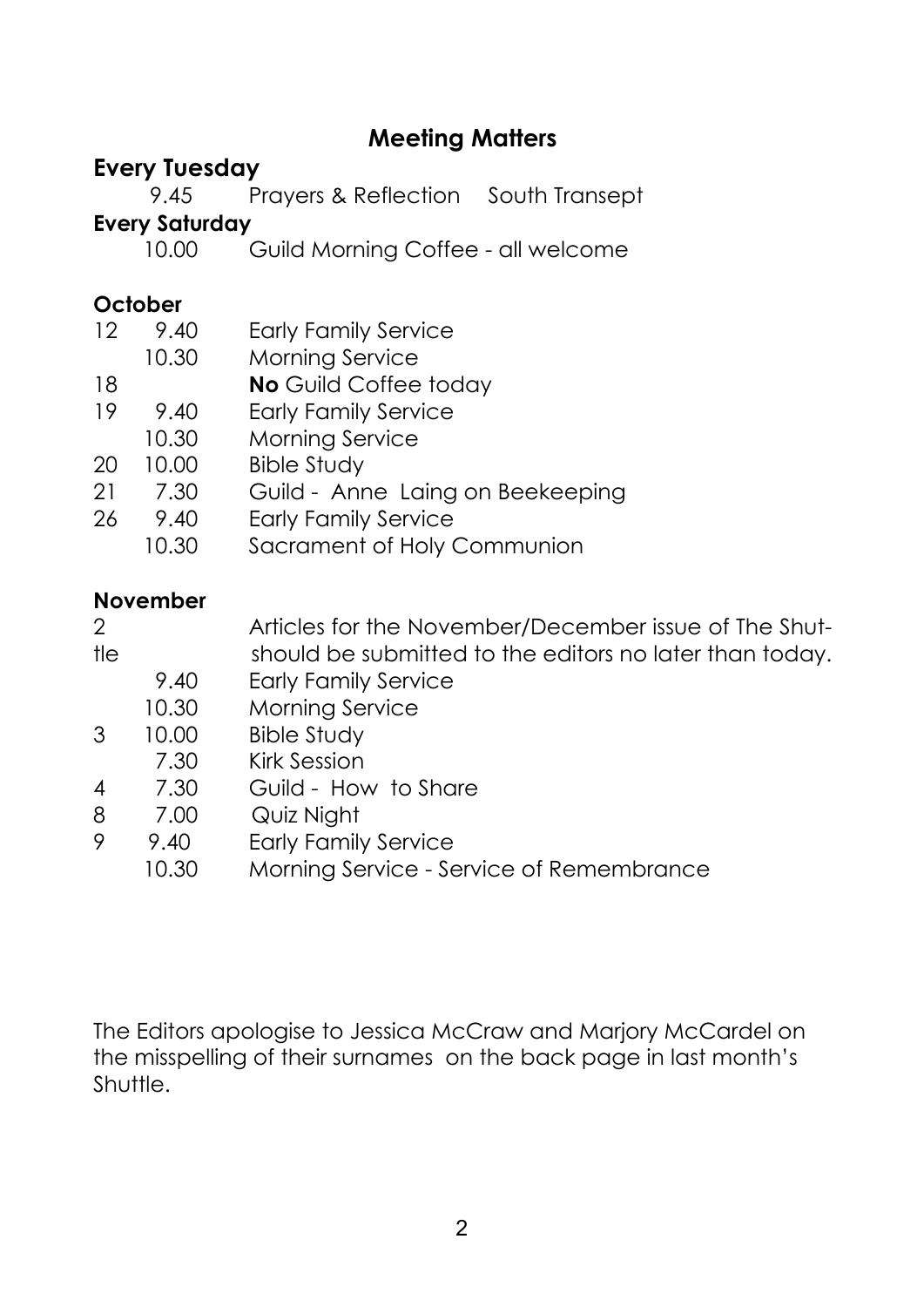#### **REFLECTIONS**

We seem to be surrounded by news from home and around the world, which is both worrying and dangerous for so many people. It would not be the first time I have been asked how we, as those who profess the Christian faith, can live fully and confidently in the face of tragedies and violence?

The news has been full of the tragic death of Alice Gross, that beautiful young woman from London. The loss of innocence, potential life and a daughter is so unjust.

This last week, we have again received the news that another Britain who went to Syria to help, Alan Henning from Manchester, has now, along with David Haines of Perth, been beheaded by a group who are anything but Islamic. Long ago these men would have been called martyrs: people who were killed for things they stood for. Unfortunately, in the West the word martyr has more recently taken on sightly negative overtones, but its origin is not so. These men died because they were British, because they tried to help, because they could be used to get the kind of response which will mean more violence and bloodshed. Our hearts and prayers go out to both their families and the families of other foreign hostages, along with the thousands of Syrian and Iragi families, who grieve over the loss of their loved ones.

At this time of Harvest, what is there to give thanks for? What has the Christian faith to say or do?

We know that there are many things - from family, to friends, as well as occupations, past-times and our democratic right, which should be open to all to decide their future. As people of faith, we should give thanks for that faith which guides and guards our lives. Faith teaches us that there is a depth and value in our lives, and every so often it is right to stop, even for a moment and be thankful for those things which give our lives value and depth and hope. We should also give thanks for the people who make our lives all the more vital.

The Gospel, as fresh today as it was 2000 years ago, reminds us again and again of the value we hold in this world and to God. It brings us back again and again to acknowledge and consider all that we have and can contribute to the world.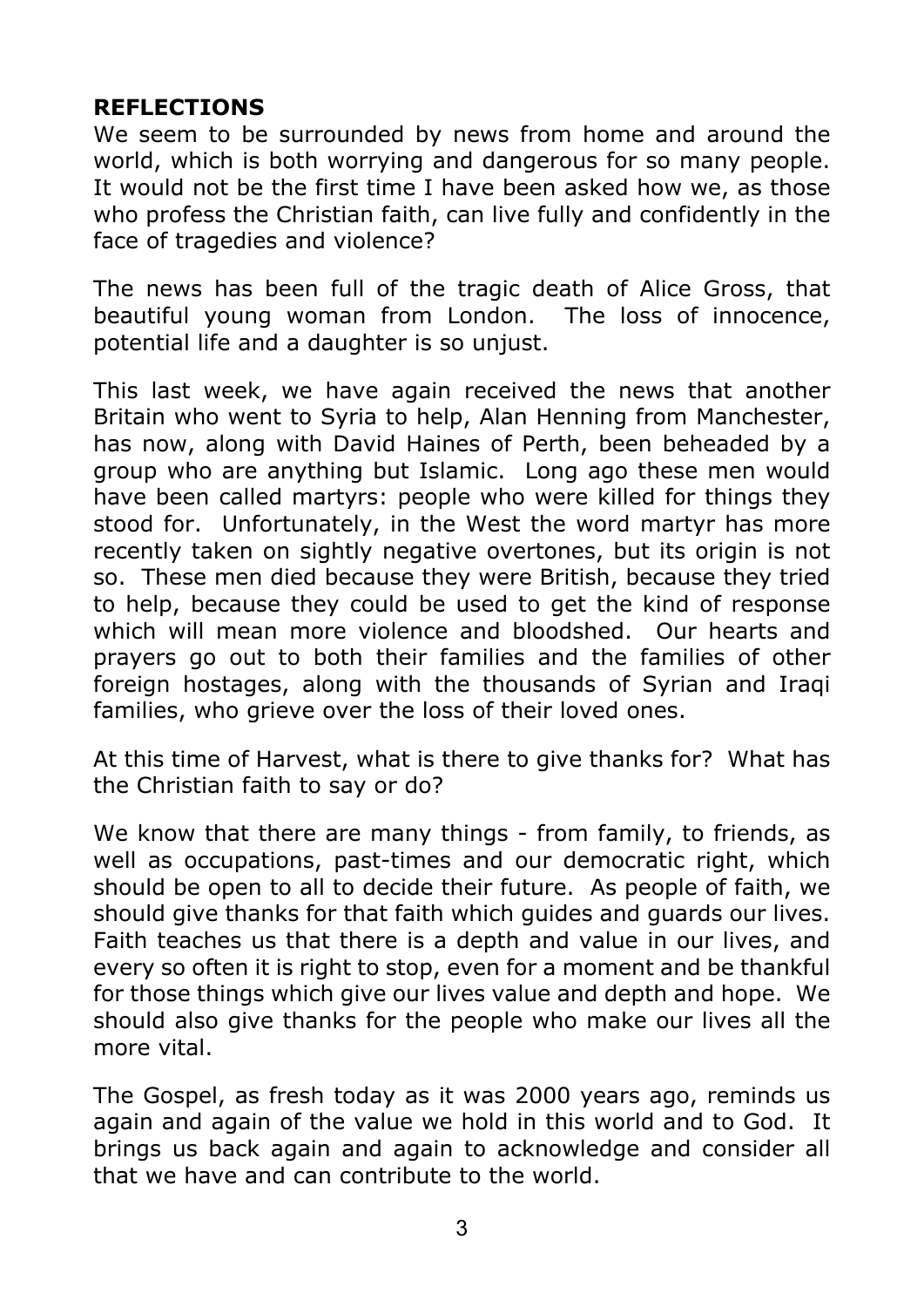Again and again, the Gospel says, "Do not worry". We know that worries will always attend us, just like pollen on a flower. It is part of what it is to be human. The worries which St Matthew was concerned with are vital to all people - eating, drinking, and what we wear. St Matthew is concerned for life and concerned that people are focusing in on the material areas of life, rather than concentrating on their souls. He recounts Jesus preaching the sermon on the Mount and setting out his stall about the importance of God's Kingdom.

The theologian Paul Tillich characterised the most predominant modern worry as spiritual; that is, we suffer from emptiness or meaninglessness. So, the solution to Tillich's spiritual malady is not to worry, to give thanks and to fill our lives with things which give meaning and add value to life.

Harvest is when we acknowledge the abundance of all that we have, both materially and spiritually, and commit ourselves to share what we have with others. Harvest has been celebrated long before Christian times. Four thousand five hundred years ago, the Jews had a festival to celebrate gathering in their harvest of crops, to thank God for all kinds of blessings.

The Jewish Talmud, a book of wise sayings, says:

"Do not be daunted by the enormity of the world's grief. Do justly, now. Love mercy, now.

Walk humbly, now. You are not obligated to complete the work, but neither are you free to abandon it."

The Gospel also challenges us to make this similar kind of effort to pray and love our neighbours here, there and everywhere and to give thanks and live well. Living well and not worrying means that we need to work towards addressing issues and finding solutions to the challenges of the world - and doing so within the sphere of faith.

And in so doing we should use the gifts we have, our intelligence, our singing, our compassion, our spiritual ability to pray, our dreaming, our wealth, our hopeful attitudes and find a way to live lives of purpose and share God's love to try to change the world for good.

# **Karen K Campbell**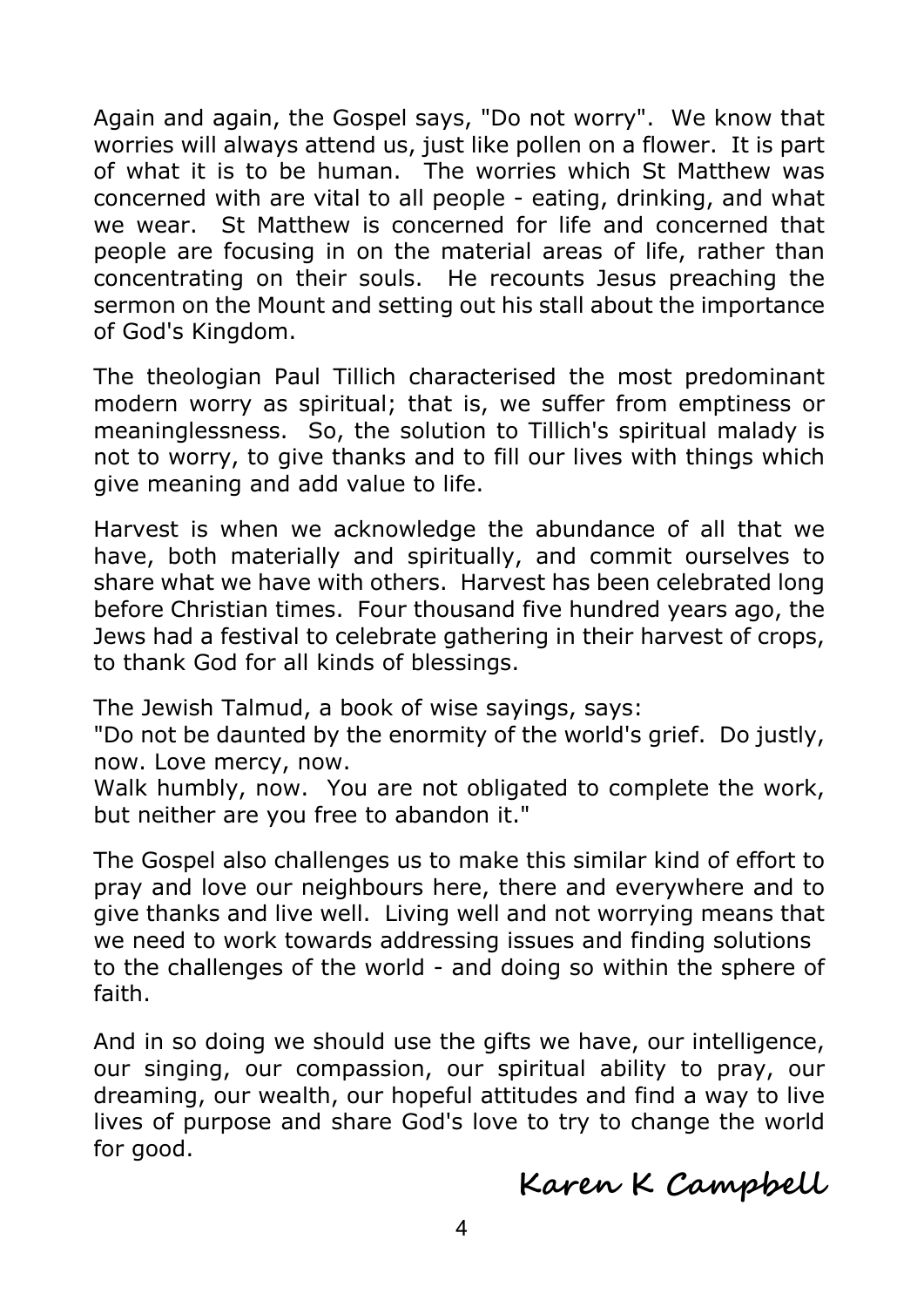# **OUR CHURCH FAMILY & PARISH NEWS**



Double congratulations to Nathan Piper and Mhairi Reid and big sister, Rebecca, on the recent birth of Imogen and Naimh.



Congratulation to Dr Karen K Campbell on her appointment as National Chaplain to Legion Scotland (formerly Royal British Legion Scotland).



**We give thanks for the life and service of;** Albert (Bert) Parrish, former Church Officer at MSG and fondly remembered, died at Letham Park Nursing Home on the 11<sup>th</sup> September 2014.

# **Notes from the Kirk Session**

Janet Allan, who is responsible for eldership training, has been invited to lead the November Session through the issues of Safeguarding.

The Stewardship and Fundraising Committee will concentrate on liust Stewardship and a separate group will be appointed to cover Fundraising for Phase 2 of the proposed development of the church centre

Elders' districts have been rearranged due to new members joining and some elders wishing to take a less active role.

The Christian Education Committee are planning a series of film nights. Watch out for further details in intimations.

After some discussion it was agreed that the Christmas offerings will go to "Hearing dogs for the Deaf" which is a national charity and centre of excellence in training hearing dogs to alert deaf people to everyday household sounds and danger signals in the home, work place and in public buildings.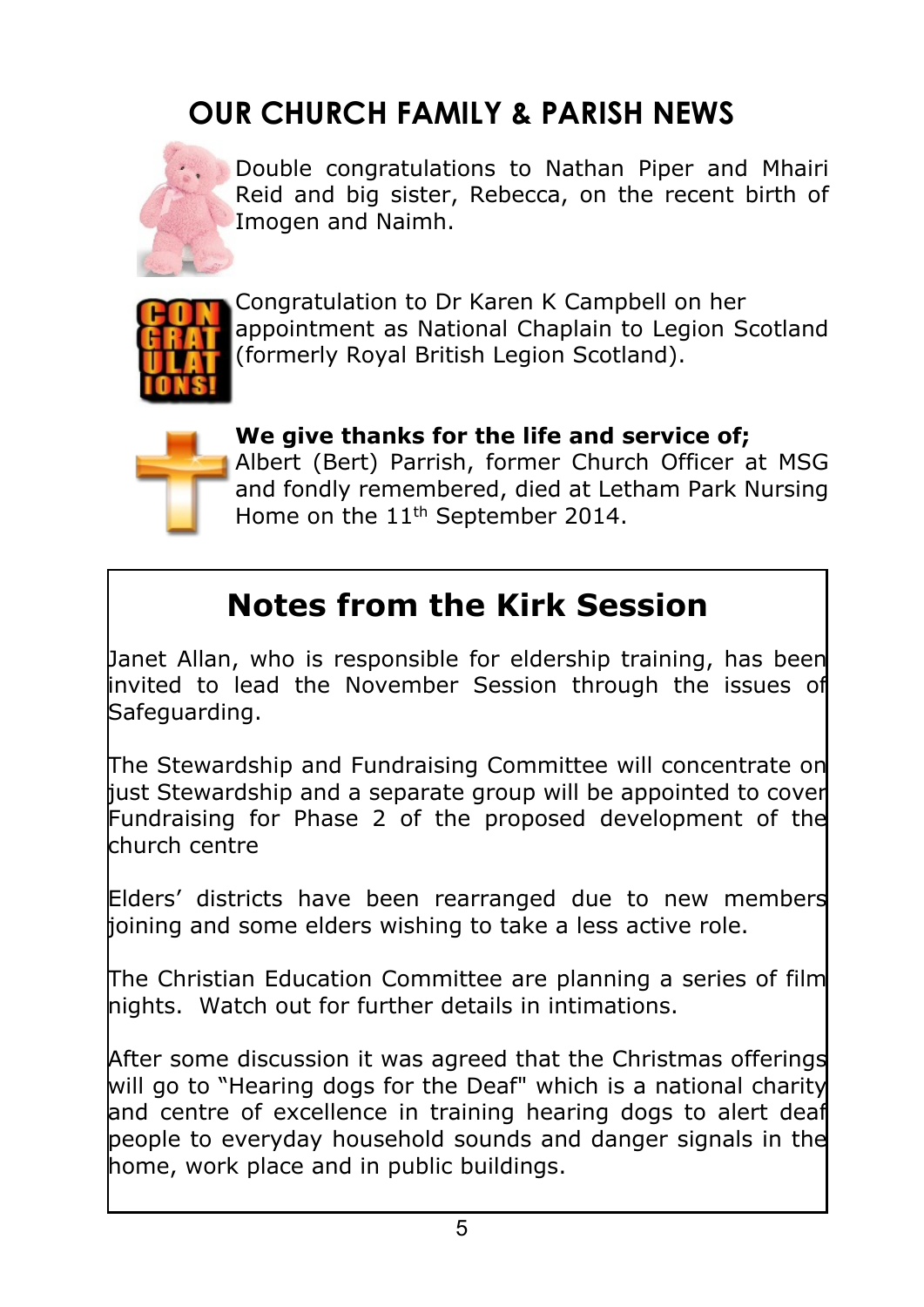# AROUND THE AISLES

**Thanks** to all who brought items for the Harvest collection. They have been donated to the North West Food Bank in Edinburgh.

**Please note** that we will no longer be collecting plastic bottle-tops.

A **Bible Study** has started on Monday mornings at 10am in the Church and runs fortnightly until 15th December. The next session will be 20<sup>th</sup> October

**Christian Aid** benefited from a concert by "The Wild Myrtles" held at the German Speaking Congregation Church. Those who attended thoroughly enjoyed it.

The **Development Committee** are awaiting responses from various architects who have been approached with regards to Phase 2 of the future building plans for MSG.

If you have not replied to your **Senior Members' Annual Outing** invite then please contact the office asap and give them your response and choice from the menu.

If you are a **singer** and would like to sing with the choir over the Christmas period then please contact the organist, Robert Parsons (557 1257).

Following the Guild meeting recently you can follow **Novi Most** on Facebook and view the video they have produced recording the work they have done with young people across the faiths and backgrounds in Bosnia Herzegovina since the strife which destroyed much of the former Yugoslavia.

NOVI MOST International is a Christian charitable organisation and their vision is to equip young people in Bosnia and Herzegovina to enter their futures with hope and confidence and empower them to become the instruments of positive transformation in their communities.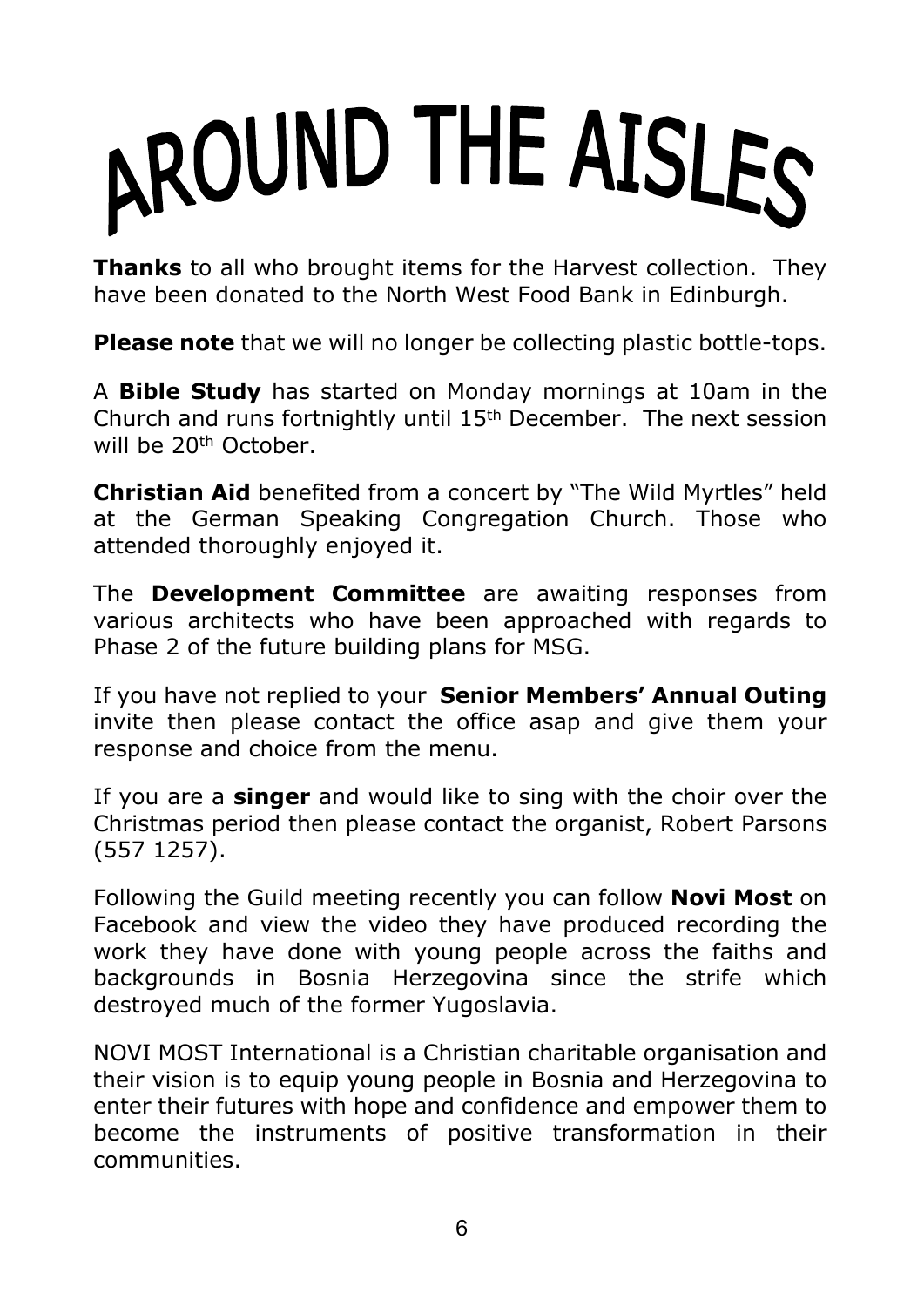

#### **THE GUILD THIS AUTUMN**

Towards the end of September, we heard about one of the two projects which we will be supporting this year, the Julius Project.

Scottish Churches Housing Action works with partner organisations in various parts of Scotland to lend support to vulnerable folk at turning points in their lives, for example befriending newly housed people. If you want to know "Why Julius?", look up Acts 27!

On October 7th, Katie McCraw (daughter of Jessica) brought with her two of her co-workers, Damir & Jasna Trbić; they told us about the encouraging work of Novi Most, which aims to break down barriers between young people of different ethnic backgrounds and religions in Bosnia and Herzegovina.

On October 21st we look forward to hearing about Anne Laing's bee-keeping activities, and on November 4th we will be tackling the discussion topic, How to share.

Further details of later meetings can be found in the 2014-2015 syllabus, which is in the leaflet holder on the wall in the Café, please pick one up. The Saturday Morning coffees continue weekly until December 20th - EXCEPT ON Sat. October 18th, the autumn break.

Everyone is welcome to come along to any of our meetings and, of course any of our Morning Coffees; we look forward to seeing you!



There are catalogues in the Church Centre for Christmas cards, calendars, etc with the proceeds going to Crossreach - the arm of the Church of Scotland which provide care and support to some of the most vulnerable in society.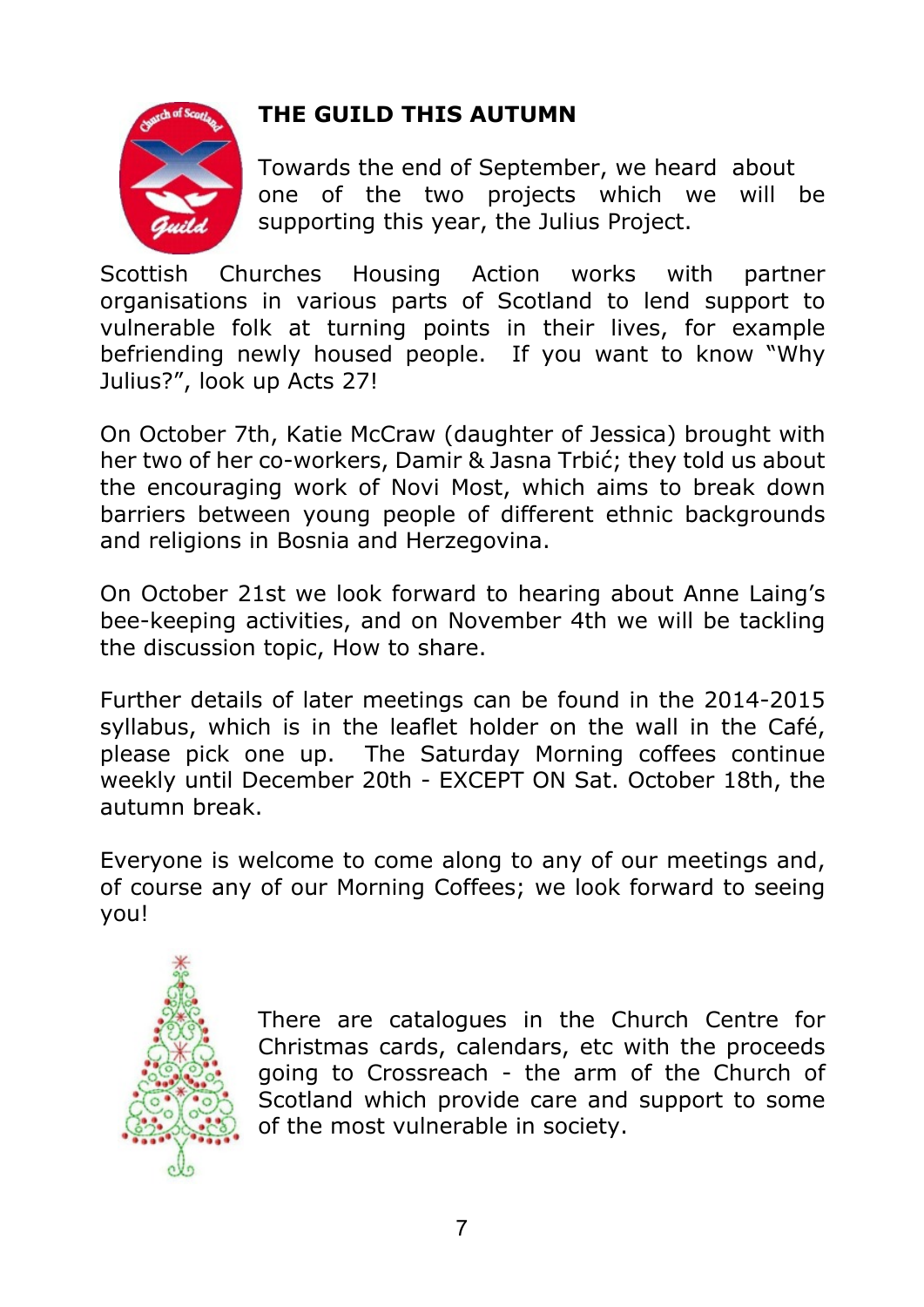

### in the Church Centre

Only £3 per head

(includes Refreshment-Prizes-Laughs)

Any budding Eggheads, Masterminds or Pointless Experts? Please don't hide your light under a bushel. Abandon all Trivial Pursuits and Come on Down Saturday night. Whatever your interests or ability there is a question for you! It is all for fun.

Make up your own teams of 4 or you can join one on the night.

If you can offer a lift or need transport, contact Muriel Anderson (445 2658) to arrange.

Tickets are on sale from various sources -

Carole (445 2116), Ann (667 8325), Irene (668 1976) or June (447 7572)

The phone lines are now open - Come and have a go!

Look forward to seeing you.

The Social Team

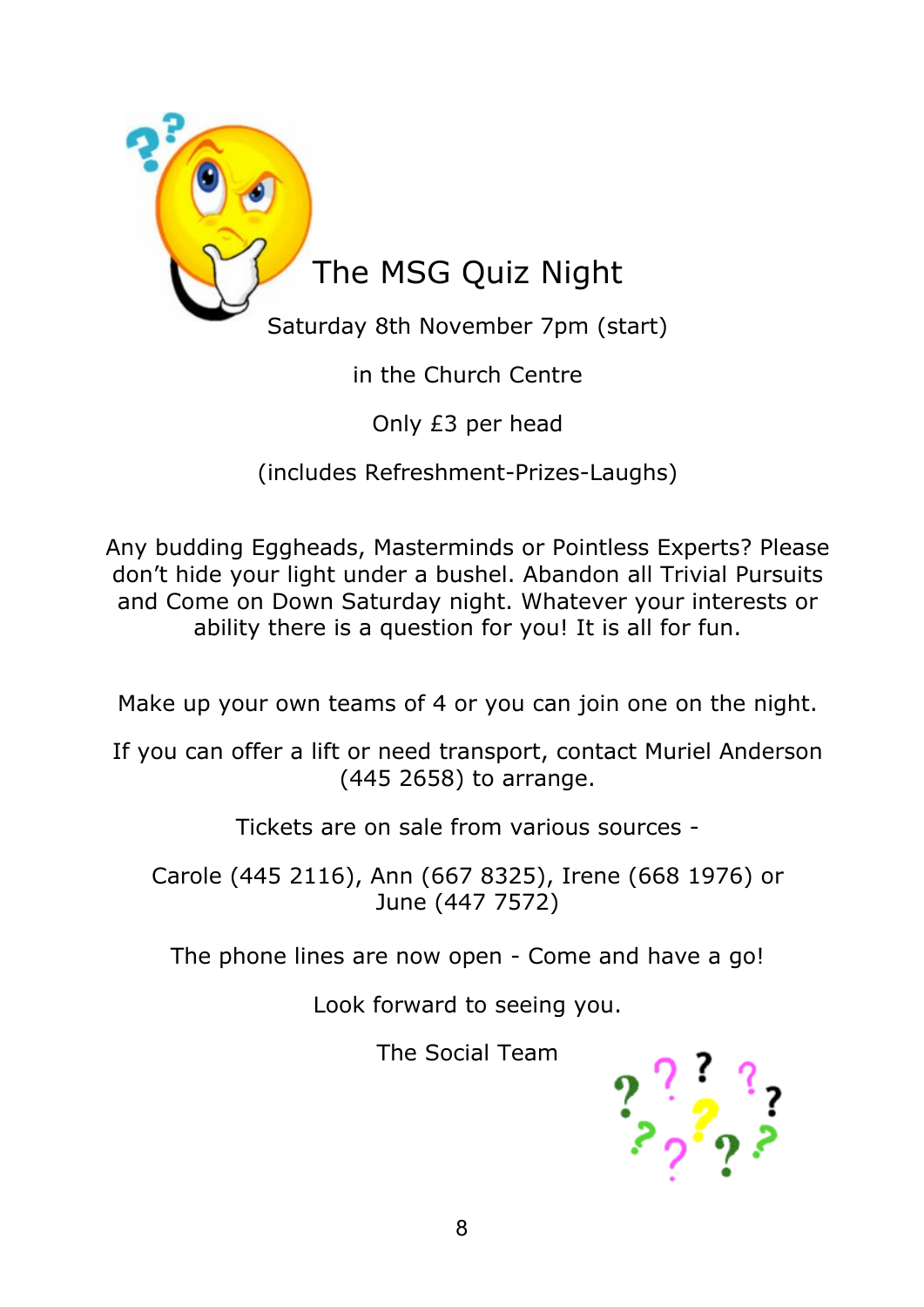# **CHRISTMAS SHOE-BOX APPEAL**

Once again, Marchmont St Giles' Church is supporting the Blythswood Christmas Shoe-box Appeal – so before we all become involved with our own Christmas preparations, let's spare a thought for some of the most vulnerable and deprived people in Eastern Europe for whom a shoe-box filled with surprises really does bring joy and happiness.

Leaflets listing the items required and telling you how to fill your shoe-box are available in the Church Centre, and please note that the final date for shoe-boxes to be brought to the Centre is Friday 7th November. There will be a few empty shoe-boxes available for collection in the church office if you need one.

Even if you don't feel able to fill a whole shoe-box, there are other ways that you can help. It costs £2.50 to ship each filled shoebox, so a donation to cover the cost of that would be welcome. Every filled shoe-box must contain toothbrush and toothpaste, soap, and hat/scarf and gloves, so perhaps you might like to donate some of these items – we will have a box in the Church Centre where you can deposit your gifts. For the children's shoe-boxes toy cars or small dolls are requested – so you might like to donate some of these items. However, please note that all of these items have to be NEW.

Thank you for your help with this – you will be bringing a little practical help and joy to people facing a level of hardship which it is hard for us to imagine.

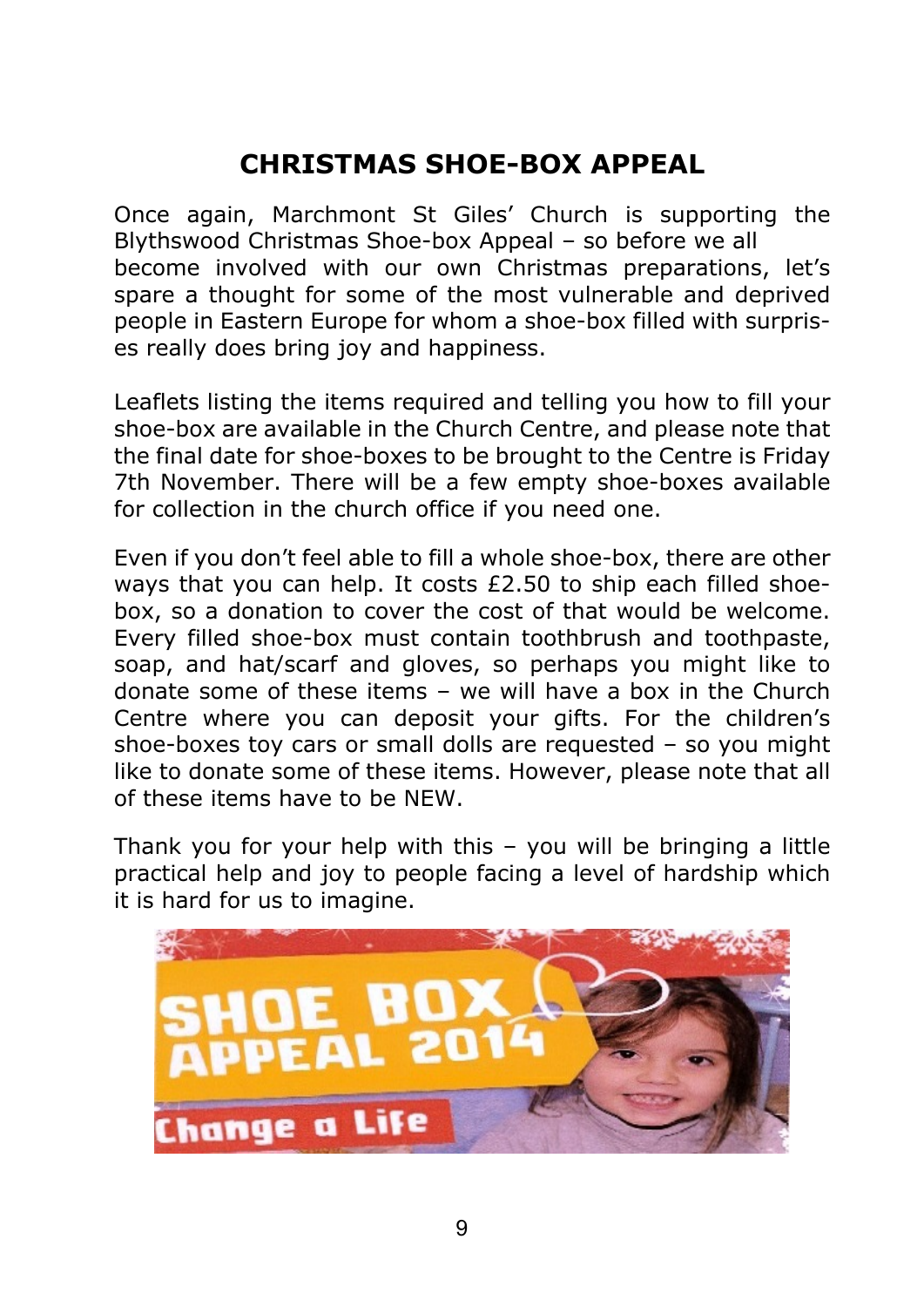#### **This month we are looking at some more groups who use our premises**

**Marchmont Playgroup** has been a feature of Marchmont St Giles' for over 40 years and was originally set up by the Church. Although it is run now by the parents of the children who attend 3 days a week (Tuesday, Wednesday and Thursday) the church still supports it by charging a minimal rent. The children enjoy lots of activities both inside and outside the hall and learn valuable social skills at the same time. Playgroup provides pre-school children with a safe and stimulating environment in which every child is valued as an individual and is about learning, playing, exploring and having fun.

The **Toddler Group** meet on a Thursday morning in Inchkeith/Inchgarvie from 10am - 12pm providing a safe place for little ones to play and also a welcome for mums and carers alike. Although called a "toddler group" this group is open to children from birth upwards and provides vital support to new mums (and grannies). This group comes under the aegis of the church and is a much appreciated space for its users.

**The Vienna Horns of Scotland** are an enthusiastic amateur group who meet regularly at MSG. Their aim is to to promote the playing and understanding of the special qualities of the Vienna Horn in Scotland and to forge closer links with groups specifically dedicated to the Vienna Horn, above all the Wiener Waldhorn Verein (Vienna Horn Club of Vienna), founded in 1883 and the oldest horn club in the world.

 **ELJC (Edinburgh Liberal Jewish Community**) meet regularly at MSG and are very much part of our family as we are part of their family. Butterflies are delighted to cater for ElJC and always look forward to their Seder Meal at Passover. They aim to provide a modern and relevant interpretation of Jewish life and practice and respect and embrace the diverse ways in which people express their Judaism and engage with it.

**Carers in the Community** is a group run by the Edinburgh City Council to offer support to carers. They meet on a monthly basis and, although a small group, we are delighted that we can offer accommodation to this vital service,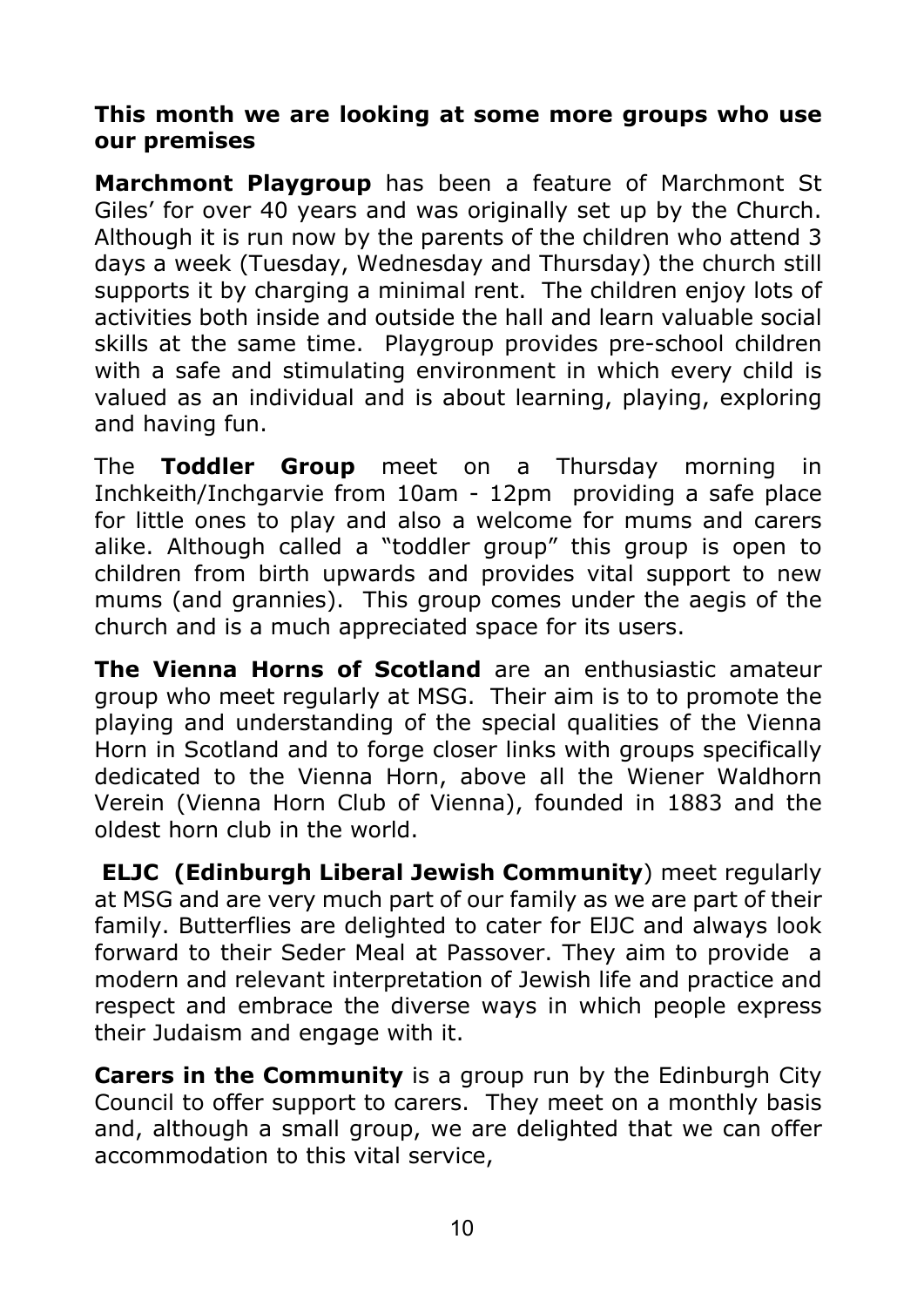# **COSY - Church of Scotland Youth**

The National Youth Assembly is an annual residential event for young adults aged between 17 and 25 that have some connection with the Church of Scotland. Attracting folk from all over Scotland with different backgrounds it's a chance to get together, worship together, learn together, discuss together and party together.

Designed to enable young adults to have a voice within the Church of Scotland, NYA consists of a series of discussions on topics ranging from fashion to politics, from tax avoidance to climate change and from social media to marriage. After the event feedback from the discussions is collated and alongside a report printed in the 'Blue Book', is presented to the following General Assembly by the NYA Moderator. This year's Moderator is Rachel Hutchison from Inverness. See below with "other" Moderator



For NYA 2014 the theme was 'My Father's House' and explored how we worship, how we think the church should be spending it's money, how we can do ministry intergenerationally and how we can support Christians in the Middle East. Alongside all that there was the usual mix of small groups, workshops, worship, late night sessions and social stuff including a masquerade ball and other things to celebrate our 20th birthday.

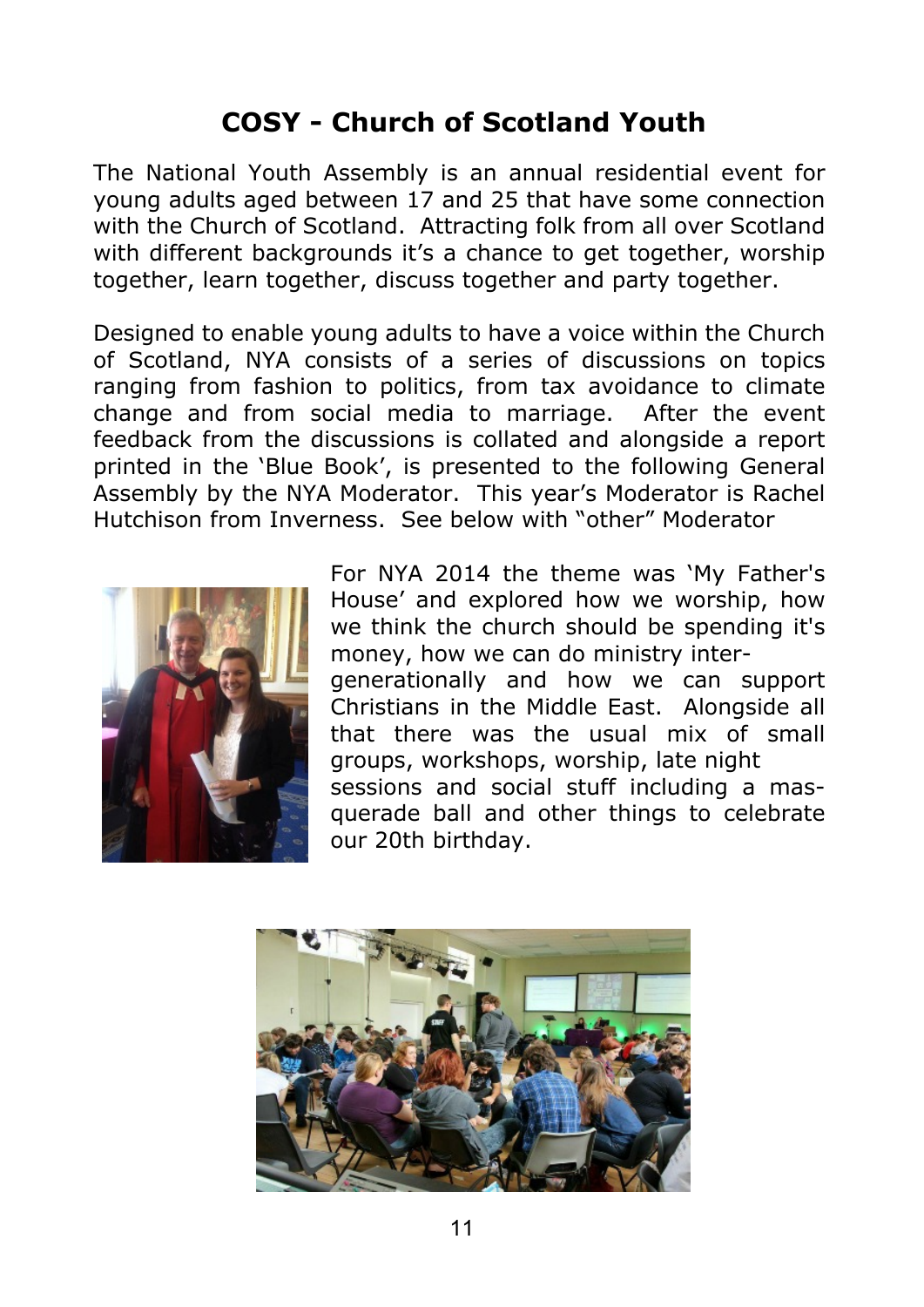# **The Man from Eldorado :** An African love story repeats itself

My grandmother Cathy Peat was an indomitable woman. Graduating in medicine in the mid-1920s in Aberdeen, Scotland, she found herself within a few years on a mission to deepest darkest Africa literally.

The resonance is almost comic. Dr Peat's first posting as a medical missionary was to Livingstonia named after the great man himself - in northern Nyasaland, a tiny slip of a country at the bottom of the chain of the Nile lakes in central Africa, now known by its postindependence name, Malawi. Lynne Haultain as a baby with Cathy



Like Dr Livingstone, Dr Peat was driven by a profound sense of social justice, stoked by her faith and Fabian thinking. She saw no barrier in her gender, and nor did the Church of Scotland, happy to send medical women to far-flung colonial outposts to spread the word.

I knew all this as a child and had visions of my grandmother hacking her way through the jungle in a pith helmet and long cream skirt to establish leper colonies and tend to malarial Africans. My images were borne of Kipling and Ladybird books about explorers, but in this case they were not far from the truth. Perhaps because of the strength of that image and the extraordinary lives she and her family led, I have always had an intense pride in the matrilineal inheritance, and last summer it was time to show my own daughter some of that legacy.

12 Against all odds, Cathy found her true love in Nyasaland. She had moved south to Mulanje, in the lee of one of the great massif plateaus of the Rift Valley, and become the mission doctor. The area was already well planted with tea by the early 1930s and there were a number of ex-pat families in the neighbourhood. Amongst them was a quiet, industrious Scotsman, Lewis Stewart, who had an estate called Eldorado. He was her perfect foil - reserved where she was voluble, calm to her feistiness, with the same capacity for very hard work. So the medical missionary and the tea planter were married in the Mulanje parish church. Hundreds came from all over the district for the celebration, and the singing and chanting continued well into the night.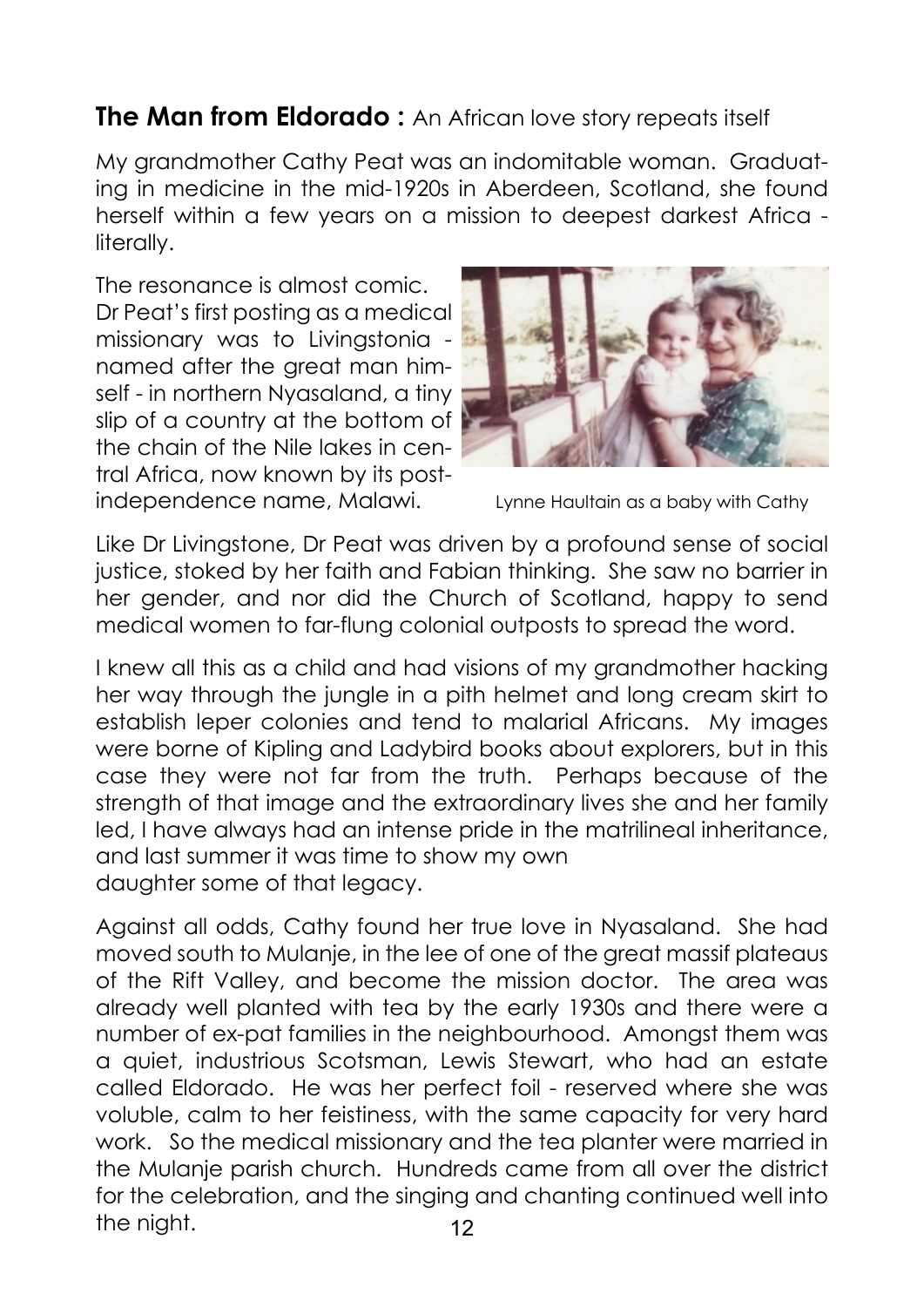Cathy was required to resign her post with the Church of Scotland when she married, so she promptly set up a clinic on Eldorado, and continued to practise medicine there for the next 40 years.

I had made the journey across the Indian Ocean many times as a child, landing in apartheid-era South Africa, then transiting to Malawi to visit my grandparents.

After my grandfather died, my grandmother returned to Scotland, and we stopped visiting when I was 12 years old. My husband, daughter and I made the same trip 38 years on to find inevitable change and some bizarre similarities.

I wanted to see Mulanje again - to see the tea and the mission and the graves. We found Tania, one of those old-school travel agents who can transform a journey with inside knowledge and thoroughness, in suburban Melbourne. I briefed her and started digging on the internet myself. I had no idea after such a long time whether Eldorado still functioned as a tea estate, whether the Church of Scotland still had a mission, and there was a haze, too, over where we might find the graves.

Sitting in my office one afternoon, I received a phone call from an excited Tania. 'You won't believe what I've just read - the medical missionary in Mulanje is marrying the man from Eldorado!'' she said. It was almost beyond belief, but completely true. Dr Ruth Shakespeare, the current medical director of the Mulanje Mission Hospital was indeed marrying Ken, who lives on Eldorado and works for the British company that now owns and operates the estate. Eighty years on, my grandparents' match was being replicated in exactly the same place.

Ruth, it turns out, took a five-year contract at the tail end of her career and met Ken at the Mulanje Golf Club.

I still have the first email I sent to her, headed "Amazing!" In her response, she explained that she lived at the mission in the same doctor's house as Cathy and many of the doctors in between. Ken is the finance director for the tea growers and lives on the estate in what is now a company house.

Could I send a picture of my grandparents' house and would she let us know if it was the same one where Ken lives? My parents have a painting of the house, built by my grandfather in the 1950s and which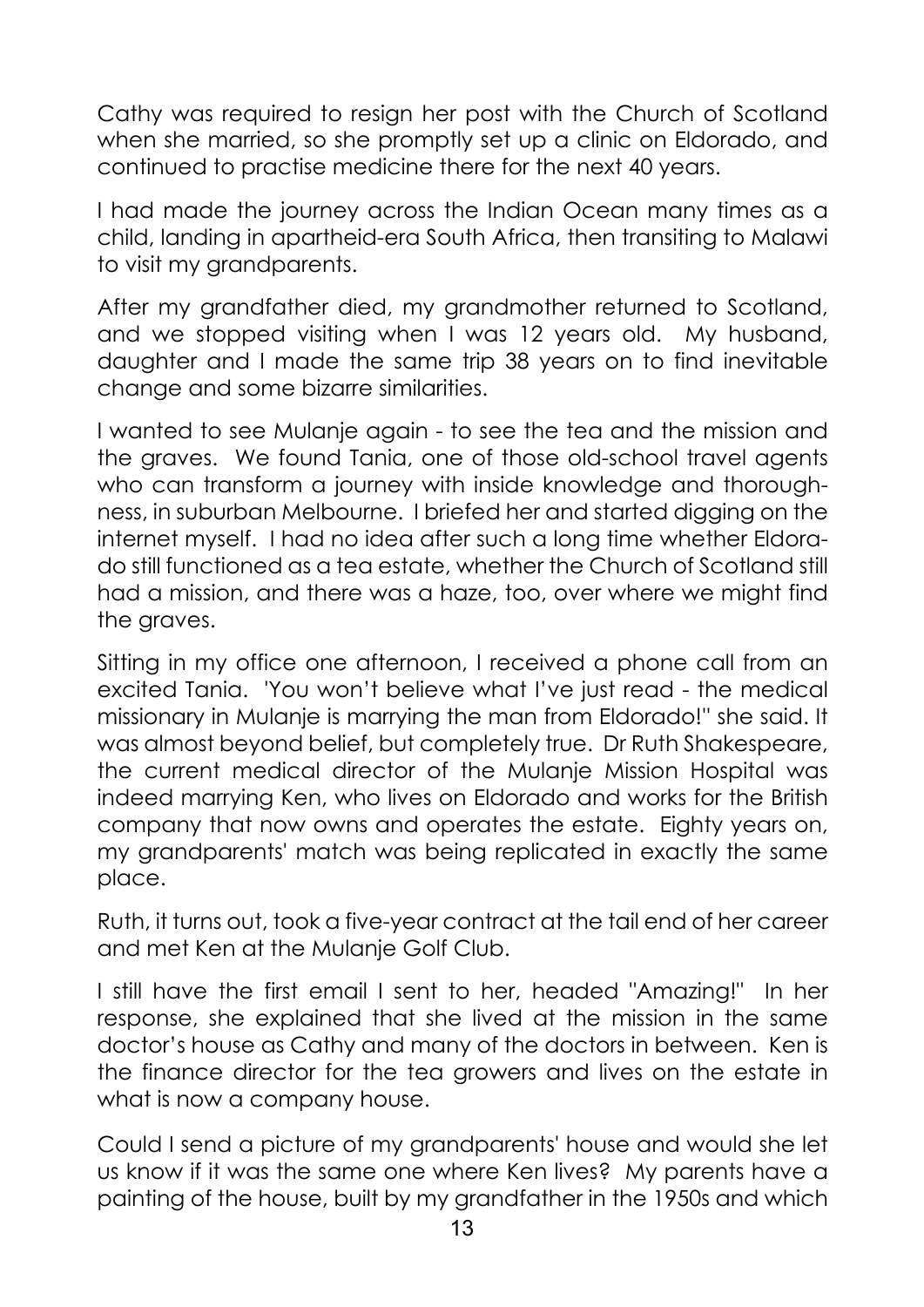drinking tea, watching it gush off the roofing and turn the driveway into a red river.

''Yes,'' came the response from Ruth, the same house, the same verandah and some of the same trees. Would we like to come and stay?

We met at the mission hospital one steamy afternoon in January - still largely the same set-up Cathy presided over 80 years before, but the medical issues are very 21st-century. Between the mission and the district hospital down the road there are about 180 beds and four or five doctors - for a catchment of half a million people. The population grows about 3.6 per cent per annum - so far in excess of the impoverished country's capacity as to be almost absurd. Upwards of 13 women a day give birth at the Mulanje Mission Hospital. The AIDS infection rate is stuck at somewhere around 22 per cent of the population, and access to antiviral drugs and family planning can be haphazard.

On the upside, though, polio is gone, malaria still kills but not in the numbers it used to, and leprosy is a thing of the past - results Cathy could not have imagined. The challenges for Ruth and Cathy are so different, but require the same immense fortitude and practicality to respond.

Ruth and Ken were married recently. They had more than 2000 guests from the district for the wedding celebration, and all night singing. Imagine that …

Lynne Haultain, Melbourne *This first appeared in the Sydney Morning Herald and online.*

This story led to another 'Amazing' email, then another. Searching for family history about my great uncle, Lewis Stewart and Mulanje I found Lynne's article quite by chance. Like Lynne, Mulanje had always held a sense of intrigue in my childhood, another great aunt had stayed in a house called Mulanje, outside Peterhead. Through social media I made contact with Lynne, and in one of her replies she advised that her mother and aunt had been educated in Scotland! She floored me by completing the detail, the school was the Ministers' Daughters' College and that they had worshipped in the Grange Church in the 50's and had sung in the choir. As there are several Esdaile Old Girls in Marchmont St Giles to this day I mentioned the story to them and a picture of Lynne's aunt appeared this week from the Esdaile archives courtesy of Joan Wareham (nee Stephen).

Charles Stewart, Edinburgh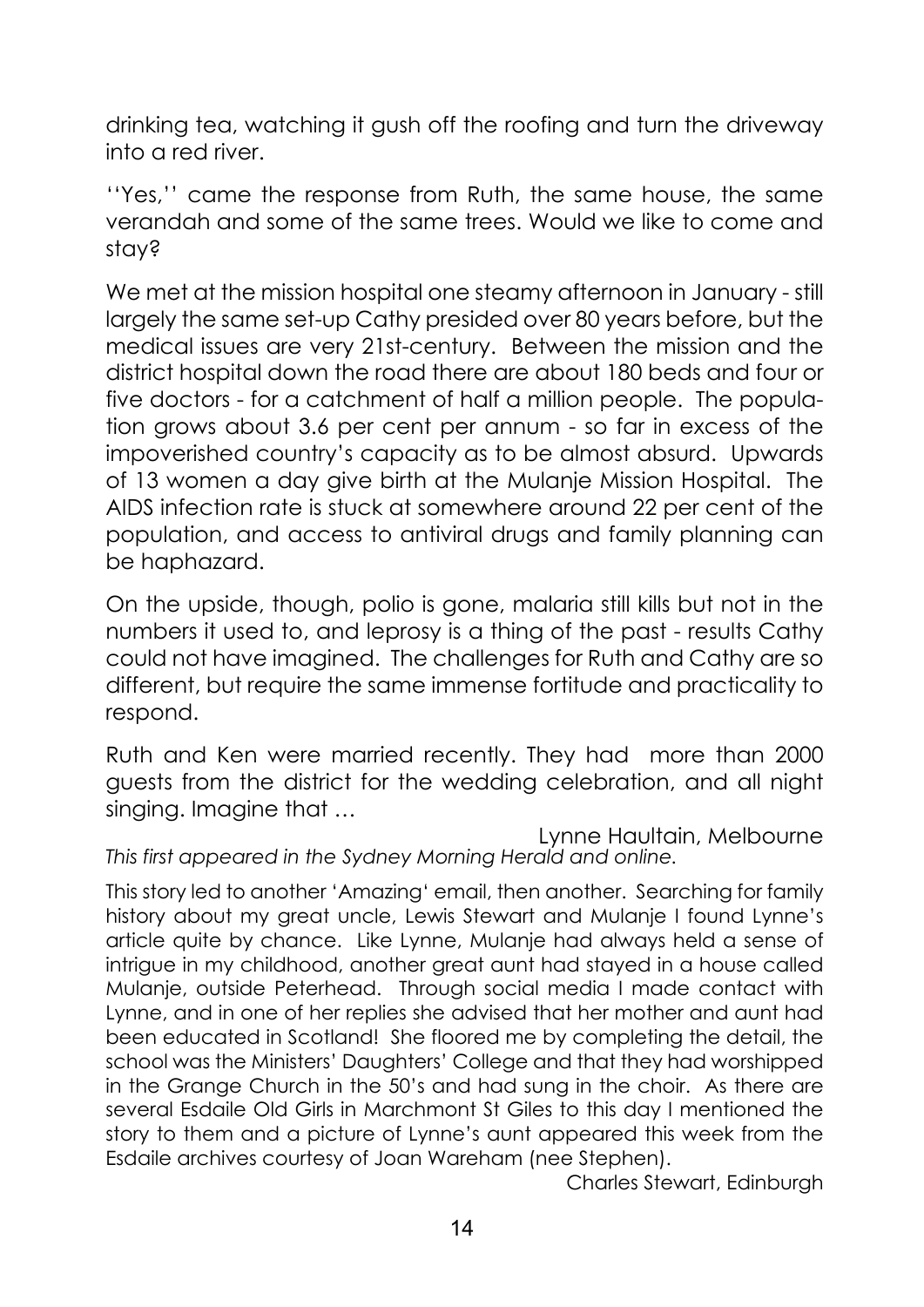And finally....

Imagine that you had won this prize in a contest: Each morning your bank would deposit £86,400 in your private account for your use. However, this prize has rules:

1. Everything that you didn't spend during each day would be taken away from you.

2. You may not simply transfer money into some other account.

3. You may only spend it.

4. Each morning upon awakening, the bank opens your account with another £86,400 for that day.

5. The bank can end the game without warning. At any time it can say, "Game Over!" It can close the account and you will never receive a new one.

What would you personally do?

You would buy anything and everything you wanted right?

Not only for yourself, but for all the people you love and care for. Even for people you don't know, because you couldn't possibly spend it all on yourself, right? You would try to spend every penny, and use it all. Because you knew it would be replenished in the morning, right? Actually this is not a game, it is for real – and you are already an active participant.

Each of us is already a winner of this prize. We just can't seem to see it. For the prize is time.

1. Each morning we awaken to receive 86,400 seconds as a gift of life.

2. And when we go to sleep at night, any remaining time is NOT credited to us.

3. What we haven't used up that day is forever lost.

4. Yesterday is forever gone.

5. Each morning the account is refilled, but the bank can dissolve your account at any time WITHOUT WARNING.

So my friend, what will you do today with your 86,400 seconds?